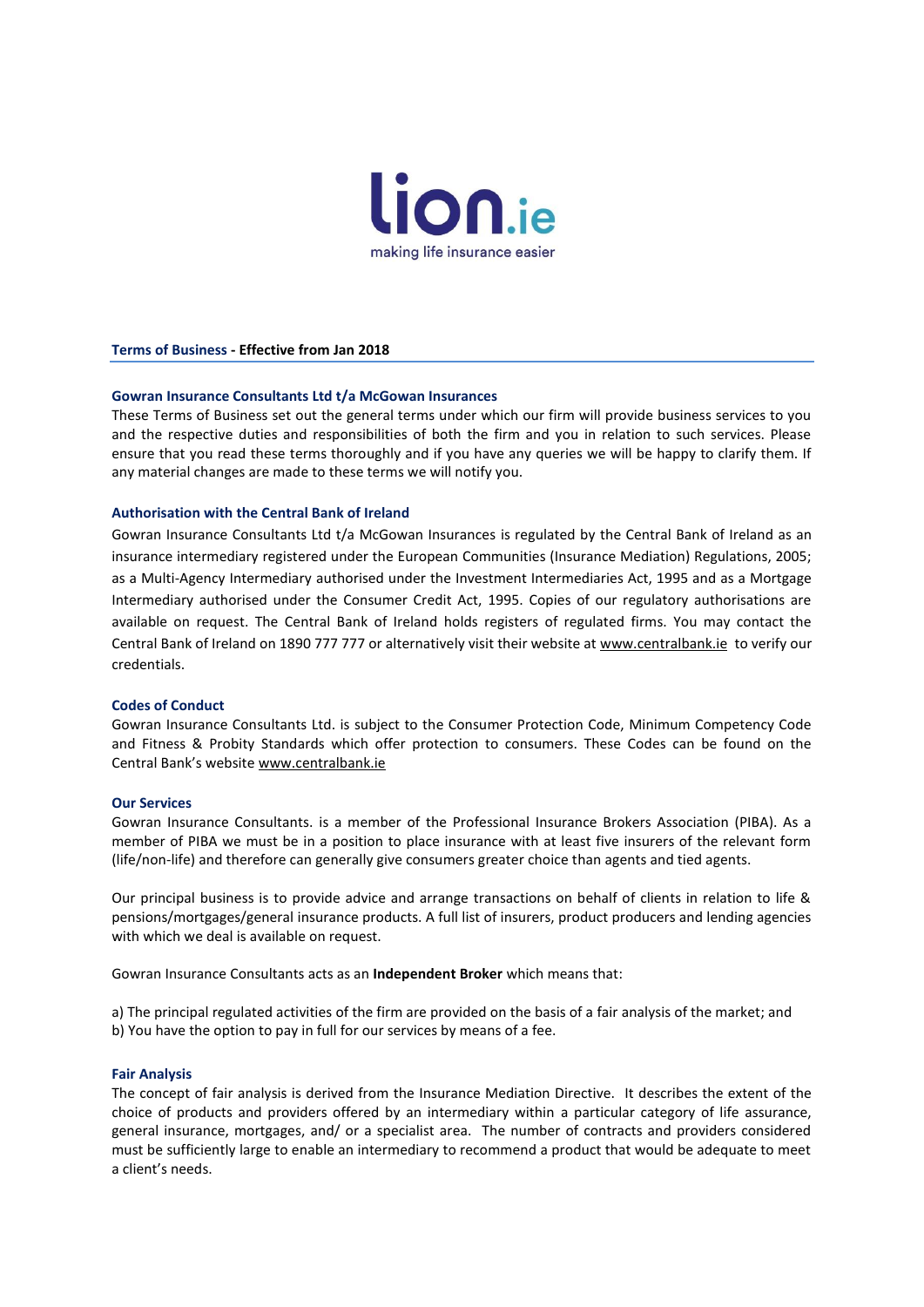The number of providers that constitutes 'sufficiently large' will vary depending on the number of providers operating in the market for a particular product or service and their relative importance in and share of that market. The extent of fair analysis must be such that could be reasonably expected of a professional conducting business, taking into account the accessibility of information and product placement to intermediaries and the cost of the search.

In order to ensure that the number of contracts and providers is sufficiently large to constitute a fair analysis of the market, we will consider the following criteria:

# $\blacksquare$  the needs of the customer.

- **the size of the customer order,**
- $\blacksquare$  the number of providers in the market that deal with brokers,
- $\blacksquare$  the market share of each of those providers,
- **the number of relevant products available from each provider,**
- $\blacksquare$  the availability of information about the products,
- $\blacksquare$  the quality of the product and service provided by the provider,
- **cost**, and
- **any other relevant consideration.**

## **Life Insurance – Gowran Insurance Consultants Ltd arranges life insurance policies in two ways.**

## **1. Advice Based:**

Gowran Insurance Consultants Ltd. provides life assurance on a fair analysis basis i.e. providing services on the basis of a sufficiently large number of contracts and product producers available on the market to enable us to make a recommendation, in accordance with professional criteria, regarding which contract would be adequate to meet the your needs.

We will provide assistance to you for any queries you may have in relation to the policies or in the event of a claim during the life of the policies and we will explain to you the various restrictions, conditions and exclusions attached to your policy. However, it is your responsibility to read the policy documents, literature and brochures to ensure that you understand the nature of the policy cover; particularly in relation to PHI and serious illness policies.

Specifically on the subject of permanent health insurance policies it is our policy to explain to you a) the meaning of disability as defined in the policy; b) the benefits available under the policy; c) the general exclusions that apply to the policy; and d) the reductions applied to the benefit where there are disability payments from other sources.

For a serious illness policy, we will explain clearly to you the restrictions, conditions and general exclusions that attach to that policy.

## **2. Execution Only:**

These transactions are executed upon your specific instructions and the firm does not have the information necessary to determine the suitability of the product for your needs. The firm does not given any advice relating to the merits of the transaction.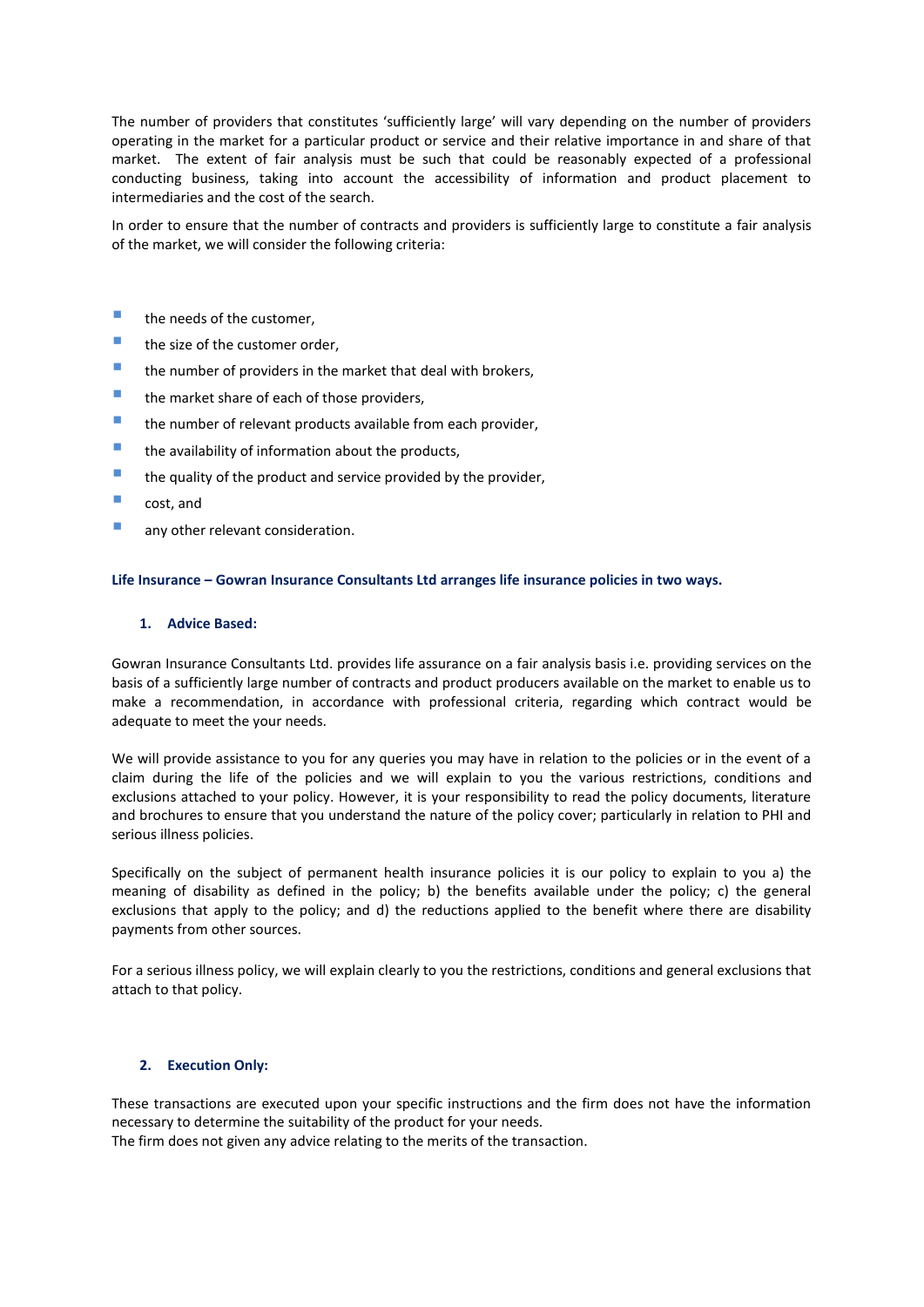#### **Fees**

Fees are payable for complex cases or to reflect value, specialist skills or urgency.

- Previous decline/postpone: €125
- Postpone or decline letter: €100
- Multiple applications : €100 per application
- Complex / urgent applications: €125
- Review of existing cover: €125

These fees will be highlighted at the outset.

## **Disclosure of Information**

Any failure to disclose material information may invalidate your claim and render your policy void.

Gowran Insurance Consultants Ltd. is remunerated by commission and other payments from product producers or lenders on the completion of business. You may choose to pay in full for our services by means of a fee. Where we receive recurring commission, this forms part of the remuneration for initial advice provided.

#### **Regular Reviews**

It is in your best interests that you review, on a regular basis, the products which we have arranged for you. As your circumstances change, your needs will change. You must advise us of those changes and request a review of the relevant policy so that we can ensure that you are provided with up to date advice and products best suited to your needs. Failure to contact us in relation to changes in your circumstances or failure to request a review may result in you having insufficient insurance cover and/or inappropriate investments.

# **Conflicts of interest**

It is the policy of our firm to avoid conflicts of interest in providing services to you. However, where an unavoidable conflict of interest arises we will advise you of this in writing before providing you with any service.

# **Default on payments by clients**

Our firm will exercise its legal rights to receive payments due to it from clients (fees and insurance premiums) for services provided. In particular, without limitation of the generality of the foregoing, the firm will seek reimbursement for all payments made to insurers on behalf of clients where the firm has acted in good faith in renewing a policy of insurance for the client.

Product producers may withdraw benefits or cover in the event of default on payments due under policies of insurance or other products arranged for you. We would refer you to policy documents or product terms for the details of such provisions.

# **Complaints**

We ask that you make any complaint against our firm, relating to services provided by us, in writing. We will acknowledge your complaint within 5 business days and we will fully investigate it. On completion of our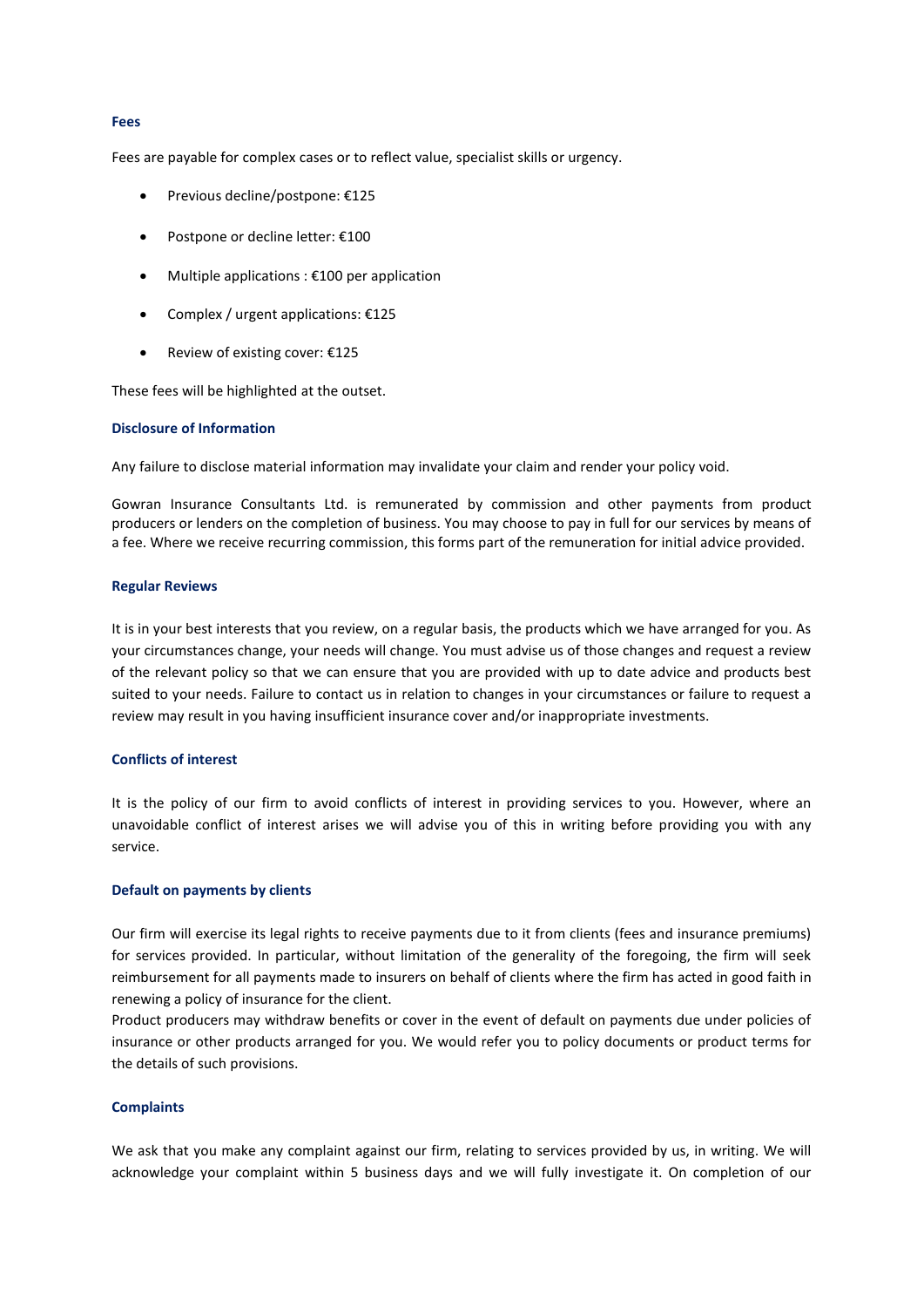investigation, we will provide you with a written report of the outcome. In the event that you are still dissatisfied with our handling of or response to your complaint, you are entitled to refer the matter to the Financial Services Ombudsman or the Pensions Ombudsman. A full copy of our complaints procedure is available on request.

# **Data Protection**

Gowran Insurance Consultants Ltd. complies with the requirements of the Data Protection Acts, 1988 and 2003.

The data which you provide to us will be held on a computer database and paper files for the purpose of arranging transactions on your behalf. The data will be processed only in ways compatible with the purposes for which it was given.

We would also like to keep you informed, via email, of other life insurance products which we think are important to you.

# **Compensation Scheme**

We are members of the Investor Compensation Scheme operated by the Investor Compensation Company Ltd. See below for details.

## **Investor Compensation Scheme**

The Investor Compensation Act, 1998 provides for the establishment of a compensation scheme and the payment, in certain circumstances, of compensation to certain clients (known as eligible investors) of authorised investment firms, as defined in that Act.

The Investor Compensation Company Ltd. (ICCL) was established under the 1998 Act to operate such a compensation scheme and our firm is a member of this scheme.

Compensation may be payable where money or investment instruments owed or belonging to clients and held, administered or managed by the firm cannot be returned to those clients for the time being and where there is no reasonably foreseeable opportunity of the firm being able to do so.

A right to compensation will arise only:

- If the client is an eligible investor as defined in the Act; and
- If it transpires that the firm is not in a position to return client money or investment instruments owned or belonging to the clients of the firm; and
- To the extent that the client's loss is recognised for the purposes of the Act.

Where an entitlement to compensation is established, the compensation payable will be the lesser of:

- 90% of the amount of the client's loss which is recognised for the purposes of the Investor Compensation Act, 1998; or
- Compensation of up to  $£20,000$ .

For further information, contact the Investor Compensation Company Ltd. at (01) 224 4955.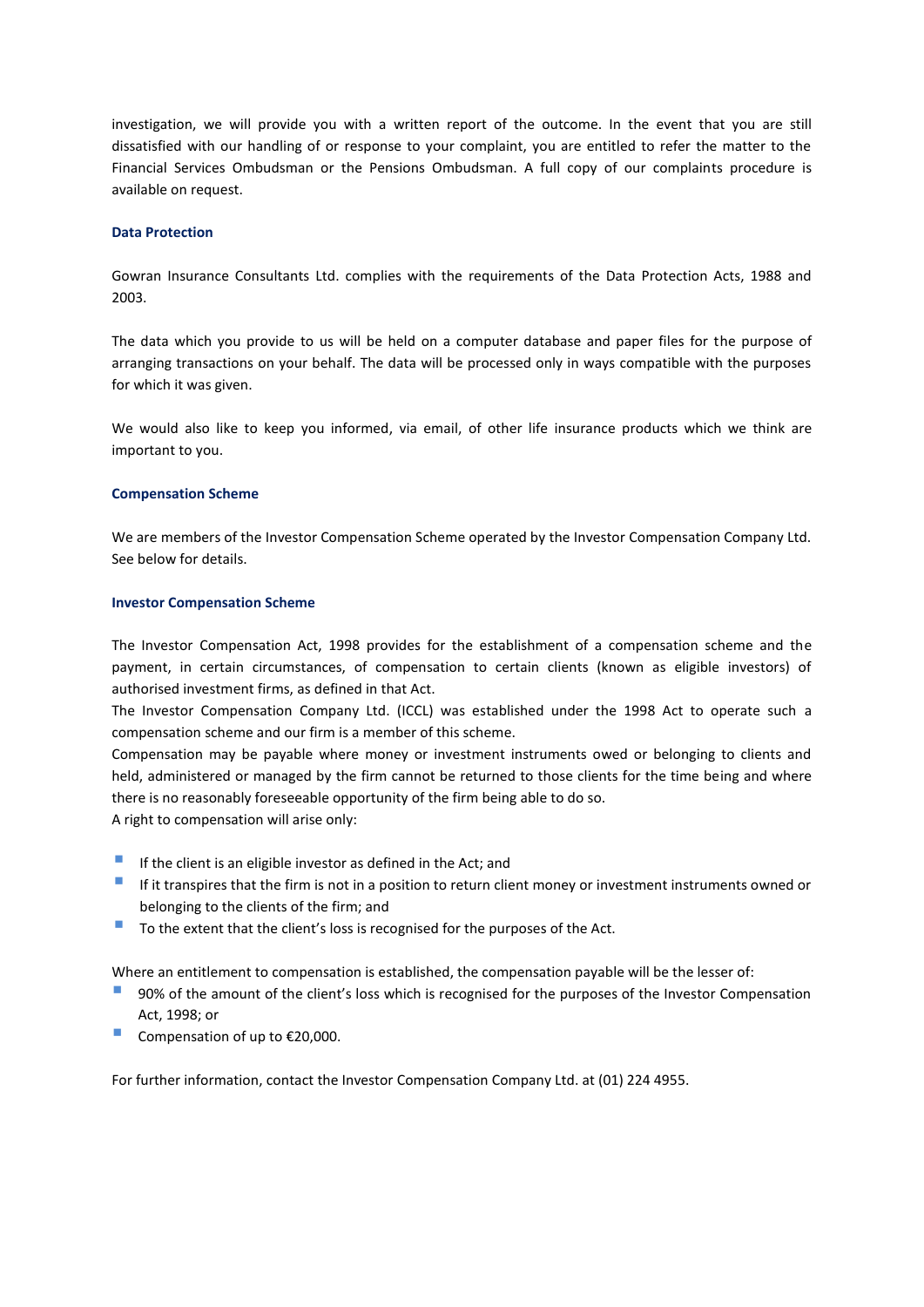# **European Communities Distance Marketing:**

# *SCHEDULE 1 INFORMATION*

# *Supplementary Notice Applicable to Contracts Concluded Using Exclusively Distance Means of Communication:*

The following information is provided pursuant to Regulations 6 and 9 and Schedule 1 to the European Communities (Distance Marketing of Consumer Financial Services) Regulations 2004 (the "Regulations"). This notice applies only in relation to contracts with consumers that are negotiated and concluded exclusively using means of distance communication (i.e. telephone, internet, etc.). This notice has no application where any aspect of the contract has been negotiated or concluded on a "face-to-face" basis by the parties in each others' physical presence.

# **(a) Identity, Address and Main Business of the Supplier**

Gowran Insurance Consultants Limited t/a McGowan Insurances, (the "Supplier"), is authorised by the Financial Regulator as a Multi Agency Intermediary and an Insurance Intermediary, (Ref No.C6688). It is supervised by the Irish Financial Services Regulatory Authority. The foregoing information can be verified by contacting the Irish Financial Services Regulatory Authority, PO Box 9138, College Green, Dublin 2, telephone 01 410 4000, (www.financialregulator.ie.)

The Supplier's address is Patrick Street, Tullamore, Co. Offaly.

The Supplier's main business is the provision of insurance intermediation services on behalf of credit institutions and insurance undertakings from whom it holds letters of appointment.

The **Commercial Purpose** of this contract is the arrangement of a contract(s) of insurance (whether related or unrelated a housing loan) by the supplier in return for commission or fees.

**(b)** The Supplier operates in Ireland only and has no representatives in any other Member-State of the EU. **(c)** The Supplier does not provide its services through any other advisor or agent.

**(d)** The Supplier is registered in the Companies Registration Office as a Limited Company, registration no.

82760. This information can be verified by contacting the Companies Registration Office Parnell House, Parnell Square, Dublin 1; telephone: 01 804 5200 (www.cro.ie).

**(e)** The relevant authorisation and supervisory authorities for the Supplier's business are:

The Irish Financial Services Regulatory Authority, PO Box 9138 College Green Dublin 2.

**(f)** The Supplier is not a member of a profession regulated by law, otherwise than at (e) above.

**(g**) The Supplier's is not registered for VAT.

**(h)** The main characteristics of the services provided by the Supplier are as follows:

I arranging, in return for commission or some other form of consideration, for insurance undertakings to provide consumers with policies of insurance.

**(i)** It is not possible to indicate in advance the total price to be paid by the consumer for the services provided by the Supplier. The following is the basis that will be used by the Supplier for the calculation of charges for its services:

All charges and fees are outlined in detail in our Terms of Business Document.

The price payable to the insurance company for your insurance policy is the premium (including applicable government levies and premium taxes). The premium and any optional covers are separately specified by the insurance company in their policy schedule/Renewal notice.

**(j)** The services supplied are not related to instruments involving special risks whose price depends on fluctuations in the financial markets.

**(k)** It is possible that that other taxes or costs may exist that are neither paid by the Supplier nor imposed by the Supplier.

**(l)** The information given by the supplier in this notice is valid as of November 2009. Whilst the Supplier will make reasonable efforts to keep this notice under review and up to date, the Supplier cannot accept responsibility for any changes that may arise as a result of actions by persons outside of its control or knowledge.

**(m)** The arrangements for payment and performance that will apply under the contract: Insurance Policies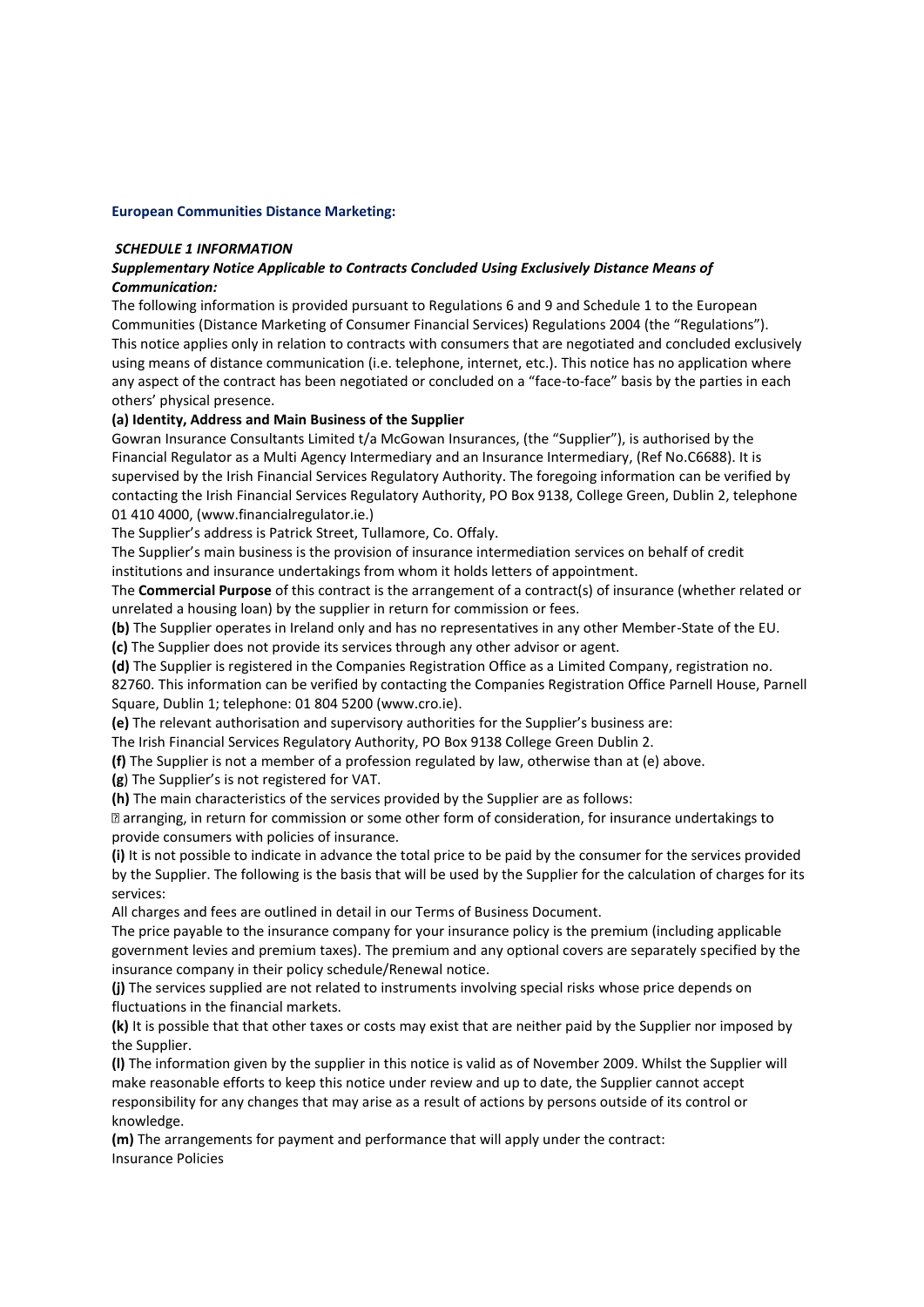Household, motor, liability, contents and repayment protector insurance can be paid monthly by direct debit or a cheque for the annual premium can be made payable to the insurance company. If a cheque is made payable to the insurance company, a section 30 receipt will be issued to the consumer.

Non payment of the premium or part thereof or any monthly premium (where using Direct Debit) or breach of certain conditions of a policy may lead to the policy being revoked or cancelled. The precise terms of the insurance policy should be referred to.

**(n)** No additional charge will be imposed on the consumer for using a particular means of communication in connection with the contract.

**(o)** Rights of Cancellation:

There is no right of cancellation in respect of:

(i) a contract under which the service supplied was entered into at the consumer's request and has been fully performed by both parties or

(ii) where the service provided is or relates to the provision of a housing loan.

There is no right of cancellation neither for a housing loan agreement nor for any contract for services provided in relation to a housing loan. There is no right of cancellation for contracts for insurance services which are specifically related to the provision of a housing loan such as property insurance where such insurance is required as a pre-condition by the lender for the making of the housing loan.

The consumer will have the right to cancel a general insurance contract that is not related to the provision of a housing loan, without penalty, within 14 days of:

the day the contract is entered into, or

the day on which the consumer is given the contractual terms and conditions and other information required by the Regulations whichever is later.

Consumers may also cancel any life assurance contract that is not related to the provision of a housing loan (term assurance, critical illness cover), or personal pension plan, without penalty, within 30 days of: the day on which the consumer is told that the contract has been entered into, or

the day that the consumer receives in writing the contractual terms and conditions and other information required in accordance with the Regulations,

whichever is the later.

The right of cancellation may be exercised by sending notice in writing to Gowran Insurance Consultants Limited, Patrick Street, Tullamore, Co. Offaly. Where the right of cancellation is so exercised, the insurance company will refund any premium paid and cover will be withdrawn as and from the proposed inception date. While the right of cancellation is not subject to penalties, the Supplier reserves the right, in accordance with Regulation 15 of the Regulations, to deduct from a refund any reasonable charge that may have arisen for services actually supplied in accordance with the contract prior to cancellation.

The consumer shall return all policy documentation within 30 days from the date of the exercise of the right of cancellation.

If the right of cancellation is not exercised, the contract between the parties will be fully binding and the consumer will be legally obliged to perform his/her obligations under the contract in their entirety. If the consumer seeks to cancel the contract after the expiry of the cancellation period the Supplier reserves the right, in cases other than housing loans, to apply an appropriate cancellation penalty.

**(p)** The minimum duration of the contract in the case of a financial service that is to be performed on a continuing or recurring basis: The period of insurance in respect of any insurance policy will be the period specified by the insurance company in the policy schedule/renewal notice

Early Termination. In the case of insurance contracts, non payment of premium or part thereof or any monthly premium (where using direct debit) or breach of certain conditions of an insurance policy may lead to the policy being revoked or cancelled. A consumer or the insurance company can cancel the policy at any time by notice in writing to your financial consultant, in accordance with the terms in that respect set out in the insurance policy.

**(r)** Practical instructions for exercising the right to cancel – see **(o)** above.

**(s)** Relations between the supplier and consumer before the contract is entered into shall be governed by Irish law.

**(t)** The contract with the supplier shall be subject to Irish Law and the Irish Courts shall have jurisdiction with respect to the determination of disputes arising under the contract. 4

**(u)** The contractual terms and the prior information required under the Regulations shall be provided in the English language.

**(v)** The Supplier undertakes to communicate with the consumer in the English language.